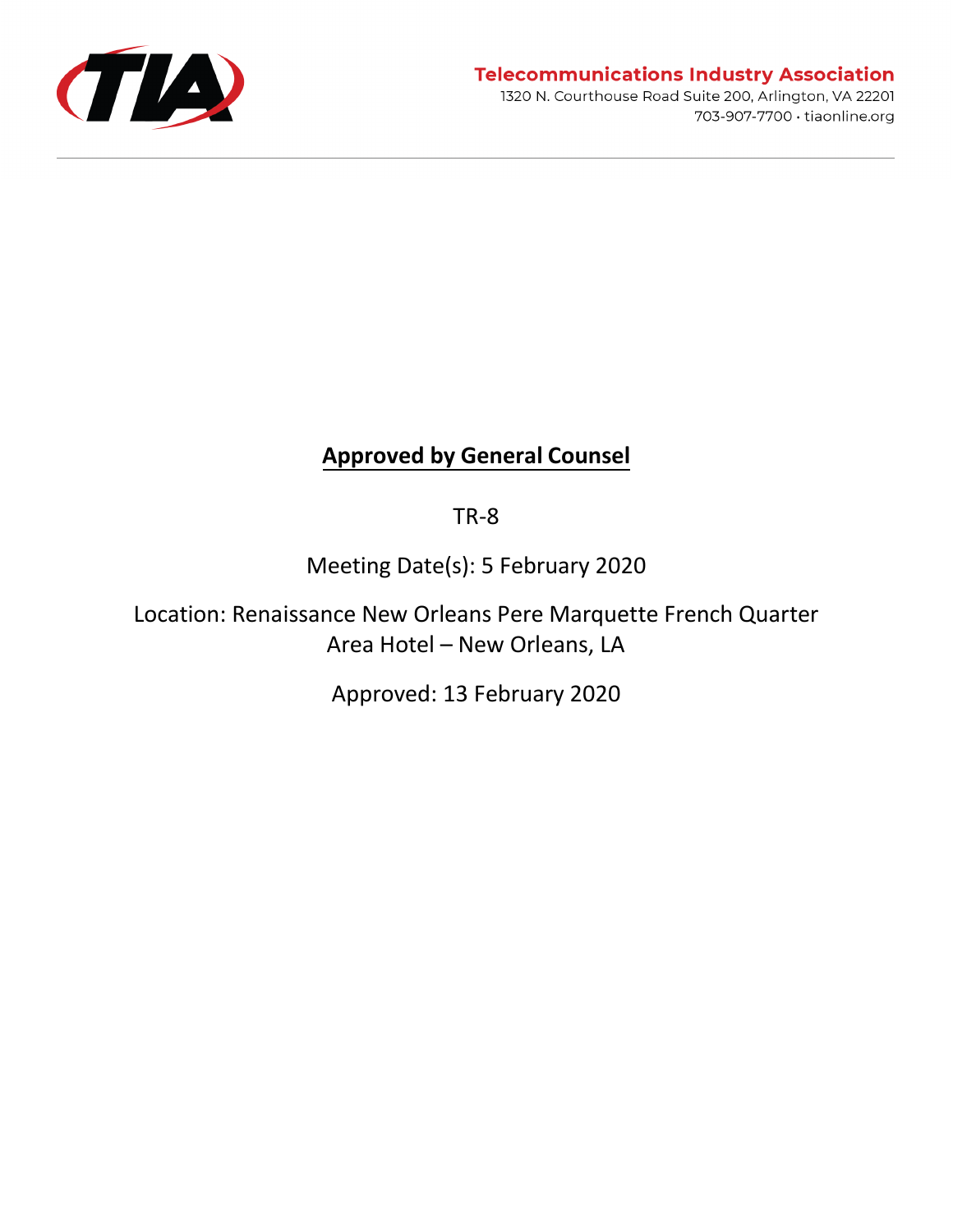

| <b>Presiding:</b> | <b>Andy Davis, Chairman</b>                                                                                    | +1 480.986.9430<br>andy.davis@motorolasolutions.com |
|-------------------|----------------------------------------------------------------------------------------------------------------|-----------------------------------------------------|
| Date/Time:        | <b>Wednesday February 5, 2020</b>                                                                              | 11:30 am $-$ 12:00 pm local time                    |
| Place:            | Renaissance New Orleans Pere Marquette French Quarter Area Hotel<br>817 Common Street<br>New Orleans, LA 70112 |                                                     |

#### **Participation Notice**

TIA is actively seeking participation in projects from the "User" and "General Interest" communities.

#### **Important Notice for Participation**

Participation in, or attendance at, any activity of a TIA Formulating Group or any sub-element thereof, constitutes acceptance of and agreement to be bound by all provisions of TIA Standards Development Procedures and permission that all communications and statements, oral or written, or other information disclosed or presented, and any translation or derivative thereof, may without compensation, and to the extent such participant or attendee may legally and freely grant such copyright rights, be distributed, published, and posted on TIA's web site, in whole or in part, on a non-exclusive basis by TIA or TIA's licensees or assignees, or as TIA directs. Exceptions to the foregoing may be granted or permitted in writing to the Chair of the Formulating Group by the head of the TIA Standards Department on a case-by-case basis.

#### **Intellectual Property Rights (IPR) Policy and Early Disclosure Request**

TIA's Intellectual Property Rights Policy can be found in Statements of Policy (ANNEX C) and other clauses and annexes of TIA Standards Development Procedures. Participants in the work of the TIA Formulating Groups are urged to review the appropriate sections. Individual participants are encouraged to notify TIA of any patent(s) or published pending patent application(s) of which they are aware that may be essential to the practice of a proposed TIA Publication, including requirements introduced through normative references, early on in the development to reduce the possibility for delays in the development process and increase the likelihood that the proposed TIA Publication will become a Standard. However, a Patent Holder who has provided TIA with a TIA Patent Holder Statement with respect to the applicable proposed TIA Publication need not (but may elect to) identify its specific patent(s) or published pending patent application(s) that may be essential to the practice of the proposed TIA Publication in question. Patent searches are not required to comply with the TIA Intellectual Property Rights Policy.

#### **1. Call to Order**

The Chair called the meeting to order at 11:39 am local time, February 5, 2020 and recorded the meeting notes.

#### **2. Record of Attendance**

1320 N. Courthouse Road, Suite 200 Arlington VA, 22201, USA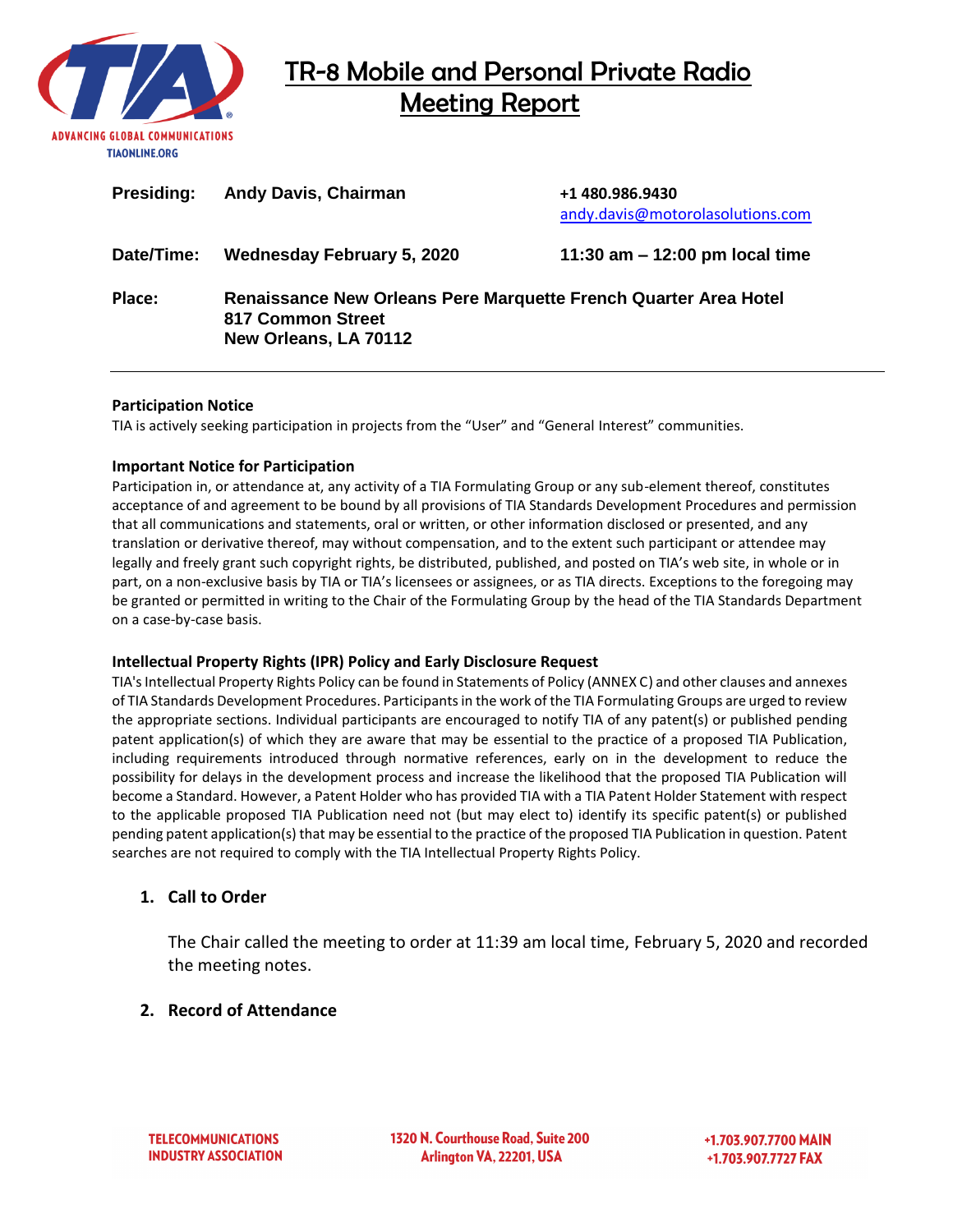

A list of attendees is attached. As a result of the roll call, a quorum was determined to be present. The Chair noted that the TIA Participation Notice and the TIA Important Notice of Participation had been read earlier in the day and reminded the participants that TIA is actively seeking participation in projects from the "User" and "General Interest" communities.

## **3. Review and Approve Agenda**

TIA published the agenda prior to this meeting. The agenda was also available on the TIA server as "TR8-20-001\_TR-8\_Meeting\_Notice\_Agenda 2020\_2\_05.pdf". Alan Massie moved to approve the agenda and Dwight Smith seconded the motion. The motion was approved unanimously by voice vote.

## **4. Review and Approve Last Meeting Report**

TIA published the last TR-8 Meeting Report also available on the meeting server as "TR8- 19-013 APPROVED - TR-8 Meeting 2018 10 09 Meeting Report.pdf". Dwight Smith moved to approve the Meeting Report and Jim Harry Reeves seconded the motion. The motion was approved unanimously by voice vote.

## **5. TIA IPR Policy**

The Chair noted that the TIA patent policy and early disclosure request had been read earlier in the day and asked if there was knowledge of patents, the use of which may be essential to any document being considered during this meeting that anyone would like to disclose at this time. No new IPR was identified.

## **6. Review Status of Old Assignments**

The Chair noted that updated versions of the informal TR-8 document tracking spreadsheet (TR8-19-014\_TR8docs.xlsx) and project tracking spreadsheet (TR8-19- 015 TR8projs.xlsx) were available on the server.

The Chair noted that after the Charlotte meeting six documents that had been approved for publication were provided to the Steering Committee for their consideration of adding the documents to the suite of P25 Standards. All six documents were approved.

The author of the draft PAM Tool Schema document (TR8-17-007-R1) reported that in response to comments received from Motorola and EF Johnson, he was working on a draft revision of the document and hoped to have something ready by the June meeting.

## **7. TR-8.1 Transceiver Measurement Procedures and Performance – Davis (acting chair)**

1320 N. Courthouse Road. Suite 200 Arlington VA, 22201, USA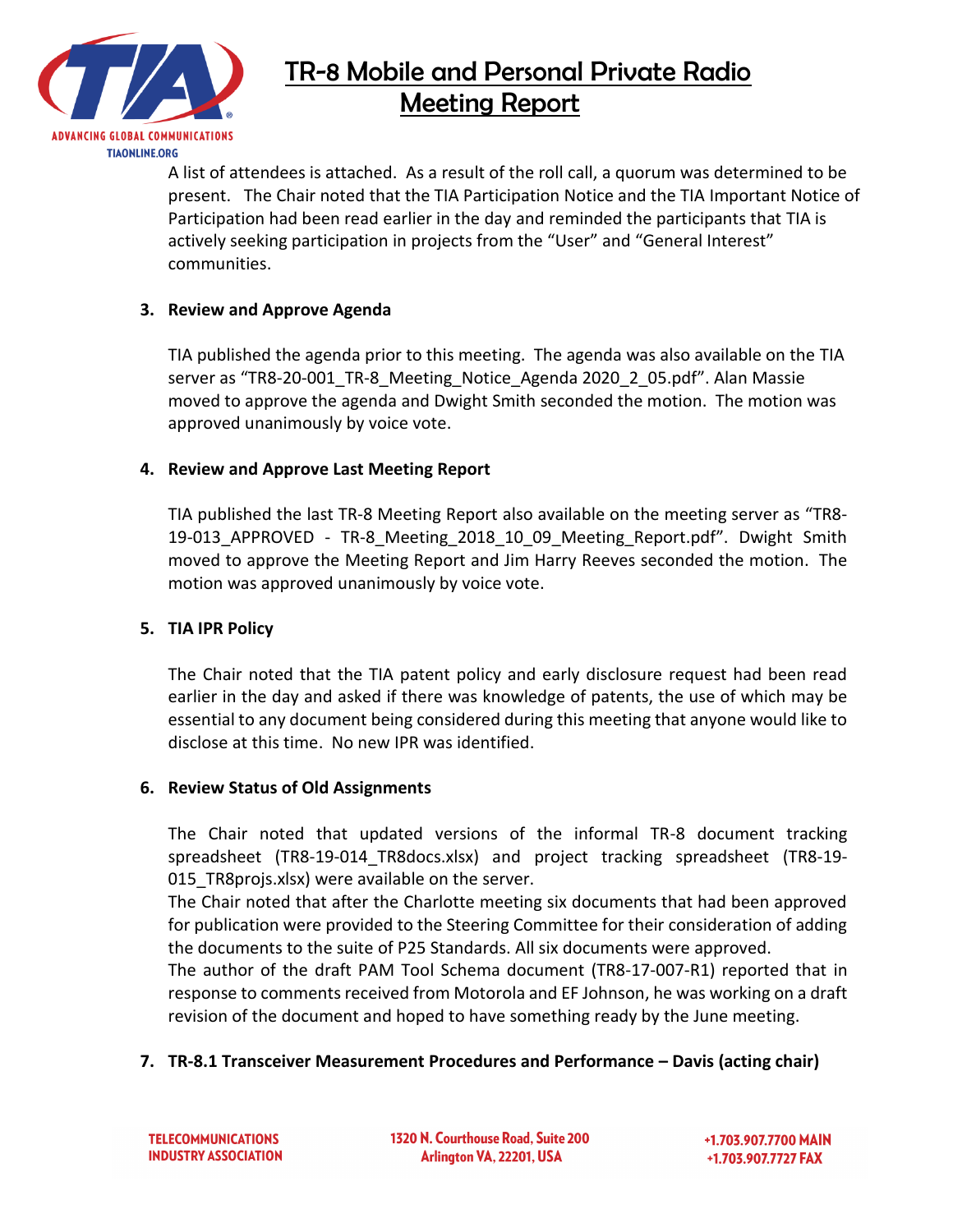

The TR-8.1 acting Chair (Andy Davis) reported that TR-8.1 did hold a quorum meeting during the week. Andy reported that comments against TIA-102.CAAA-F FDMA Measurement Methods from CSI Telecommunications had been received and distributed and a comment deadline of March 5 was agreed to.

Revisions of the following documents are pending:

- ANSI/TIA-102.CAAB-D Land Mobile Radio Transceiver Performance Recommendations, Digital Radio Technology C4FM/CQPSK Modulation
- ANSI/TIA-102.CCAA-B Two-Slot Time Division Multiple Access Transceiver Measurement Methods
- ANSI/TIA-102.CCAB-A Two-Slot Time Division Multiple Access Transceiver Performance Recommendations
- ANSI/TIA-603-E Land Mobile FM or PM Communications Equipment Measurement and Performance Standards

Leadership elections were attempted but there were no nominations for the Chair or Vice Chair position.

## **8. TR-8.3 Encryption – Woodward**

The TR-8.3 Chair (Tim Woodward) reported that TR-8.3 did hold a quorum meeting during the week. Tim reported that an addendum to ANSI/TIA-102.AACA-A to address Single Key/Multi Key interoperability was approved for publication.

## **9. TR-8.4 Vocoder – Davis (Acting Chair)**

The TR-8.4 acting Chair (Andy Davis) reported that TR-8.4 did not meet during the week and there are no active work items.

## **10. TR-8.5 Data - Eastwood**

The TR-8.5 Chair (Jim Eastwood) reported that TR-8.5 did not hold a quorum meeting during the week. Jim reported that the Tier 1 Location Services document and the IP Data Bearer Services document had both published. Jim also noted that the Data Overview and Specification (ANSI/ TIA-102.BAEA-C) document and the Radio Control Protocol Specification (ANSI/ TIA-102.BAEE-C) were both up for 5 year ANSI review. Jim requested comments on the published versions by June 5.

## **11. TR-8.8 Broadband Data Systems – Davis**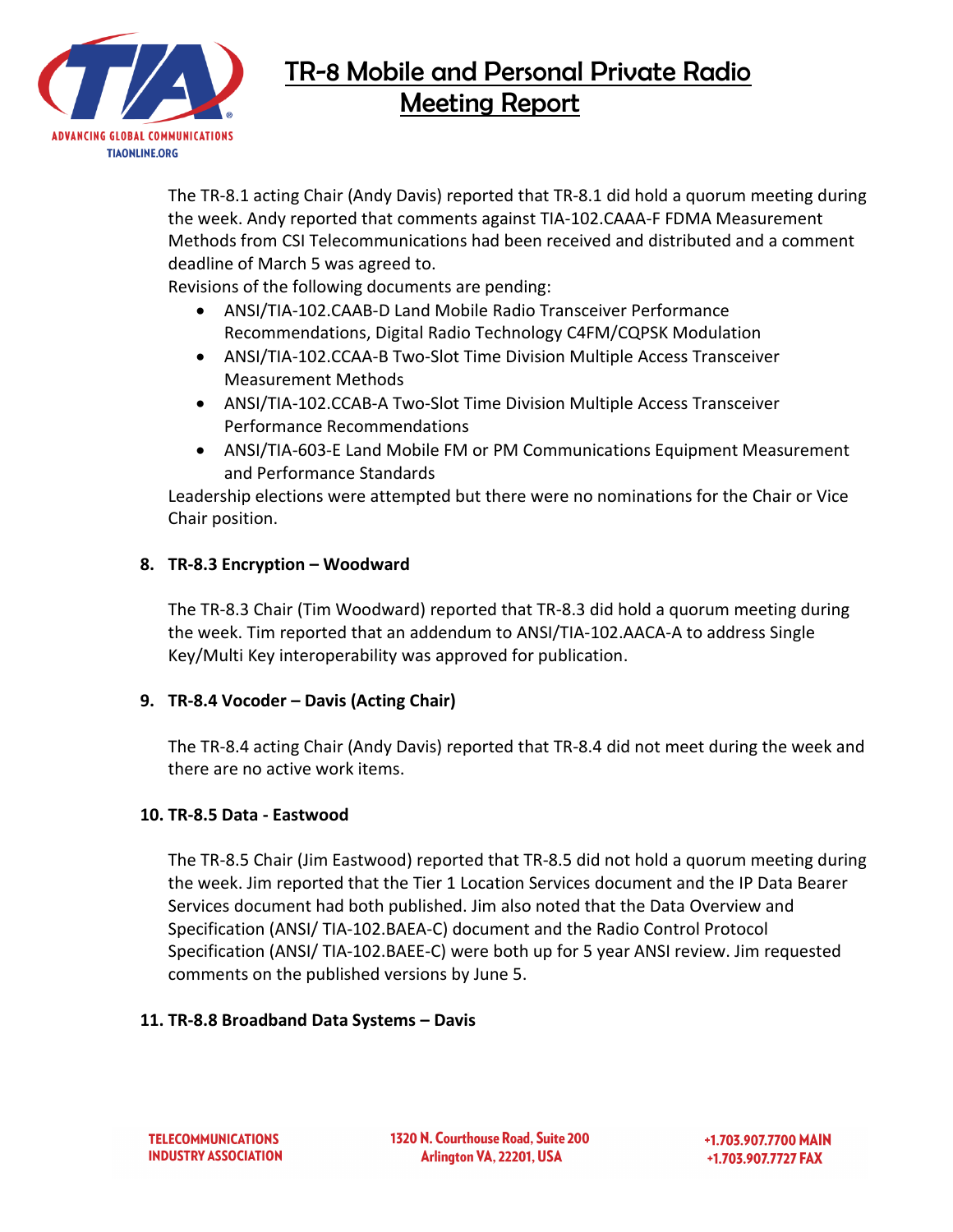

The TR-8.8 Chair (Andy Davis) reported that TR-8.8 did hold a quorum meeting during the week during which he provided an informal presentation on 3GPP Mission Critical LTE standards activities.

Andy also reported that he provided a status update on the joint ATIS/TIA Joint LMR LTE working group (JLMRLTE) and a verbal status update on the National Public Safety Telecommunications Council (NPSTC) LMR to LTE Integration and Interoperability Working Group activities was provided Chris Kindelspire.

Andy also reported that Randy Richmond gave a short briefing on the activities of the Public Safety Technology Alliance.

## **12. TR-8.10 Trunking and Conventional Control - Lambrou**

The TR-8.10 Chair (John Lambrou) reported that TR-8.10 did hold a quorum meeting during the week and that there was approval to publish TSB-102-D TIA-102 Documentation Suite Overview.

## **13. TR-8.11 Antennas - Bankston**

The TR-8.11 Chair was not present and TR-8.11 did not meet during the week.

## **14. TR-8.12 2-Slot TDMA - Eastwood**

The TR-8-12 Chair (Jim Eastwood) reported that TR-8.12 did hold a quorum meeting during the week and 3 that elections were held. Jim was re-elected as Chair and there were no nominations for the Vice Chair position.

### **15. TR-8.15 Common Air Interface - Eastwood**

The TR-8.15 Chair (Jim Eastwood) reported that TR-8.15 did meet during the week. Jim reported that there was approval to request an extension for ANSI/TIA-PN-102.BAAD-B.

### **16. TR-8.17 RF Exposure – Lambrou**

The TR-8.17 Chair (John Lambrou) reported that TR-8.17 did not meet during the week and that there is no active work and the subcommittee does not need to meet at the next face to face meeting.

### **17. TR-8.18 Wireless Systems Interference and Coverage - Eastwood**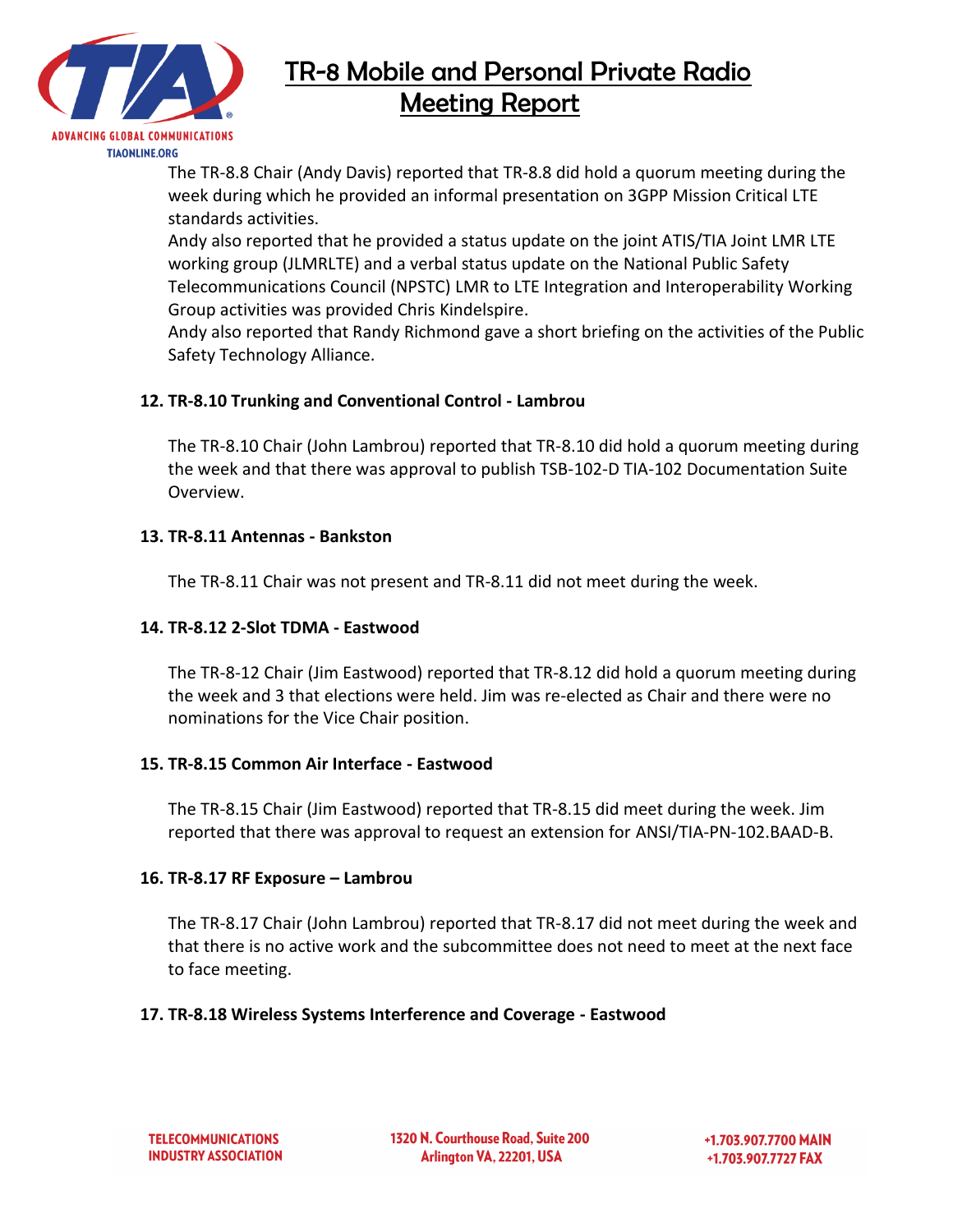

The TR-8.18 Chair (Jim Eastwood) reported that TR-8.18 did hold a meeting during the week. Jim reported that there was approval for a project. Jim reported that there was approval to send revision F of TSB-88.2 to ballot. Jim also reported that there was approval to open a project for revision F of TSB-88.3.

### **18. TR-8.19 Wireline Systems Interface - Drobka**

The TR-8.19 Chair (Jerry Drobka) reported that TR-8.19 did hold a quorum meeting during the week and that there was approval to open a project for a revision of TIA-102.BACA-C.

### **19. TR-8.21 Intrinsic Safety – Lambrou**

The TR-8.21 Chair (John Lambrou) reported that TR-8.21 did hold a quorum meeting during the week and that a revision of ANSI/TIA-4950-A "Requirements for Battery-Powered, Portable Land Mobile Radio Applications in Class I, II, and III, Division 1, Hazardous (Classified) Locations" was approved for publication.

### **20. TR-8.25 Compliance Assessment – Holthaus**

The TR-8.25 Chair (Jim Holthaus) reported that TR-8.25 did hold a quorum meeting during the week and that there was approval to open a project for creation of an addendum to CABC-C Trunking Interoperability Tests. Jim also reported that there was approval to send the draft addendum to ballot.

### **21. New Business**

Jim Downes noted a request for TIA to add information to the face to face meeting notices advising participants to bring a wifi capable computer for downloading documents.

### **22. Review of New Assignments**

The TR-8 Chair noted an action item for the author of the PAM Tool Schema document to provide a draft revision and combined comment matrix with author responses.

The TR-8 Chair noted an action item to update the TR-8 projects and documents spreadsheets.

The TR-8 Chair will provide the Steering Committee with 2 documents that were approved for publication during the week so that they may consider adding these to the P25 suite of Standards.

1320 N. Courthouse Road. Suite 200 Arlington VA, 22201, USA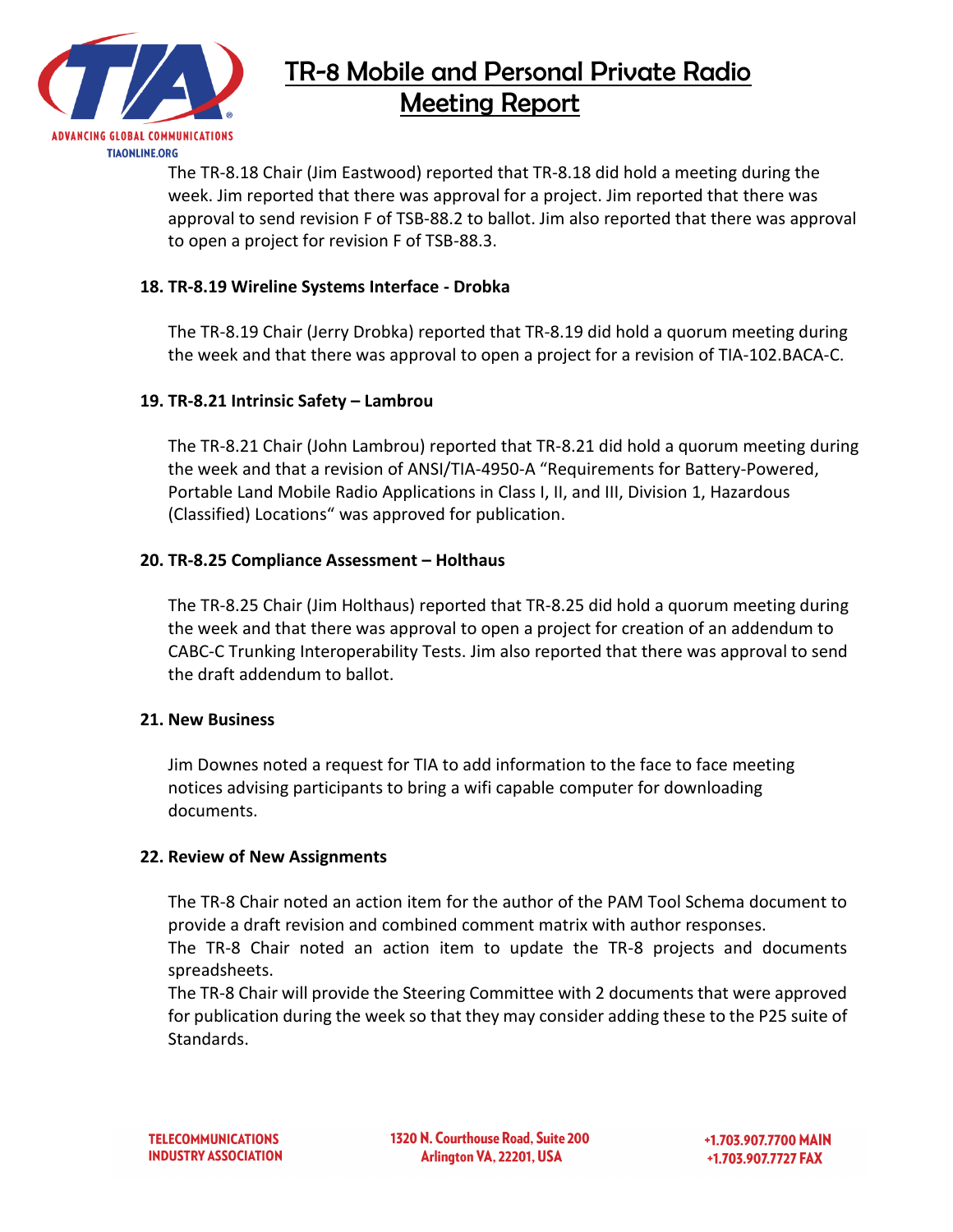

### **23. Schedule Next Meeting**

Victoria Mitchell reported that face to face meetings will be held June 9-11, 2020 in Memphis.

There were suggestions for holding a face to face meeting in October, 2020 in Boise, Indianapolis, Nashville or Huntsville, AL.

There were suggestions for holding a face to face meeting in the late January or early February 2021 in the Phoenix area, San Diego or Florida.

### **24. Adjourn**

Dwight Smith made a motion to adjourn and Tim Woodward seconded the motion. The meeting was adjourned at 12:02 pm local time. The attendance roster has been filed with the TIA Engineering Department. This meeting was conducted in accordance with the TIA Legal Guides and the engineering procedures.

Andy Davis Chairman, TR-8

|                  | Company                                       | Wednesday, |
|------------------|-----------------------------------------------|------------|
|                  |                                               | 5 February |
| 1.               | APCO International - Chris Wilson             | ✓          |
| 2.               | APCO International - John Mistro              |            |
| 3.               | Bird Technologies - Amy Sanvido               | ✓          |
| $\overline{4}$ . | Bird Technologies - Tim O'Brien               | ✓          |
| 5.               | BK Technologies - Jim Holthaus                | ✓          |
| 6.               | Booz Allen Hamilton - Brian Heitman           | ✓          |
| 7.               | Booz Allen Hamilton - Britany Higdon          | ✓          |
| 8.               | Compliance Testing, LLC - Chris Lougee        | ✓          |
| 9.               | CSI Telecommunications, Inc - Bernie Olson    | ✓          |
| 10.              | CSI Telecommunications, Inc. - Tom Rubinstein | ✓          |
| 11.              | DHS - April O'Reilly                          | ✓          |
| 12.              | DHS - Jim Downes                              | ✓          |
| 13.              | DHS-Joshua Black                              | ✓          |
| 14.              | Digital Voice Systems, Inc. - John Hardwick   |            |
| 15.              | EF Johnson Technologies - Dwight Smith        | ✓          |
| 16.              | EF Johnson Technologies - Josh Johnson        |            |
| 17.              | Etherstack - Doug Chapman                     |            |
| 18.              | FBI - Allan Massie                            |            |

1320 N. Courthouse Road, Suite 200 Arlington VA, 22201, USA